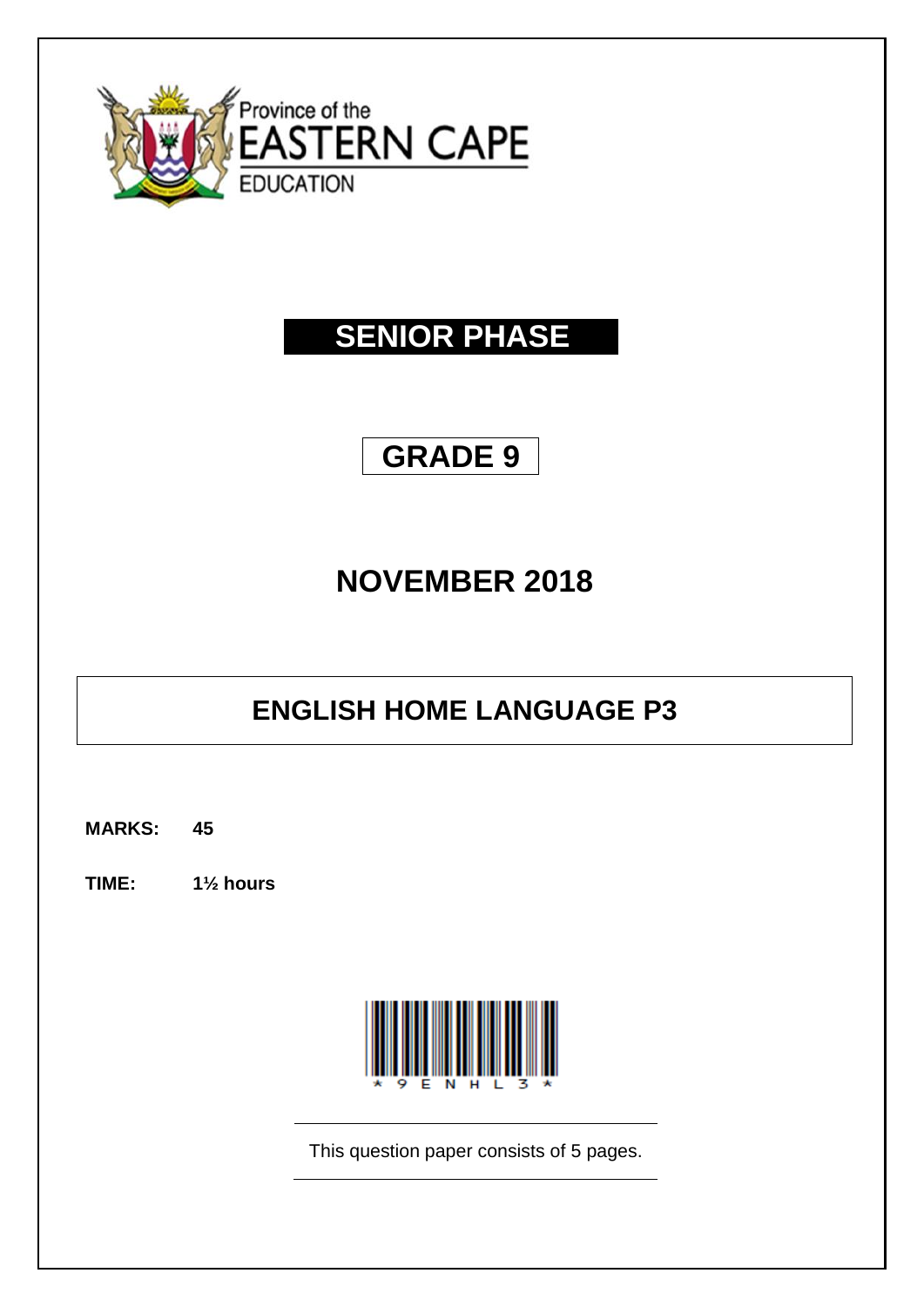## **INSTRUCTIONS AND INFORMATION**

## **READ ALL INSTRUCTIONS CAREFULLY**

1. This question paper consists of TWO sections:

SECTION A: ESSAY (30) SECTION B: SHORTER TRANSACTIONAL TEXTS (15)

- 2. Answer ONE question from EACH section.
- 3. Start EACH section on a NEW page.
- 4. Plan (e.g. by using a mind map/diagram/flow chart/key words etc.), edit and proof-read your work. The plan must appear BEFORE your answer.
- 5. All planning must be indicated as such. It is advisable to draw a line through all planning.
- 6. You are strongly advised to spend approximately:
	- 60 minutes on SECTION A
	- 30 minutes on SECTION B
- 7. Number each response as the topics are numbered in the question paper.
- 8. Write neatly and legibly.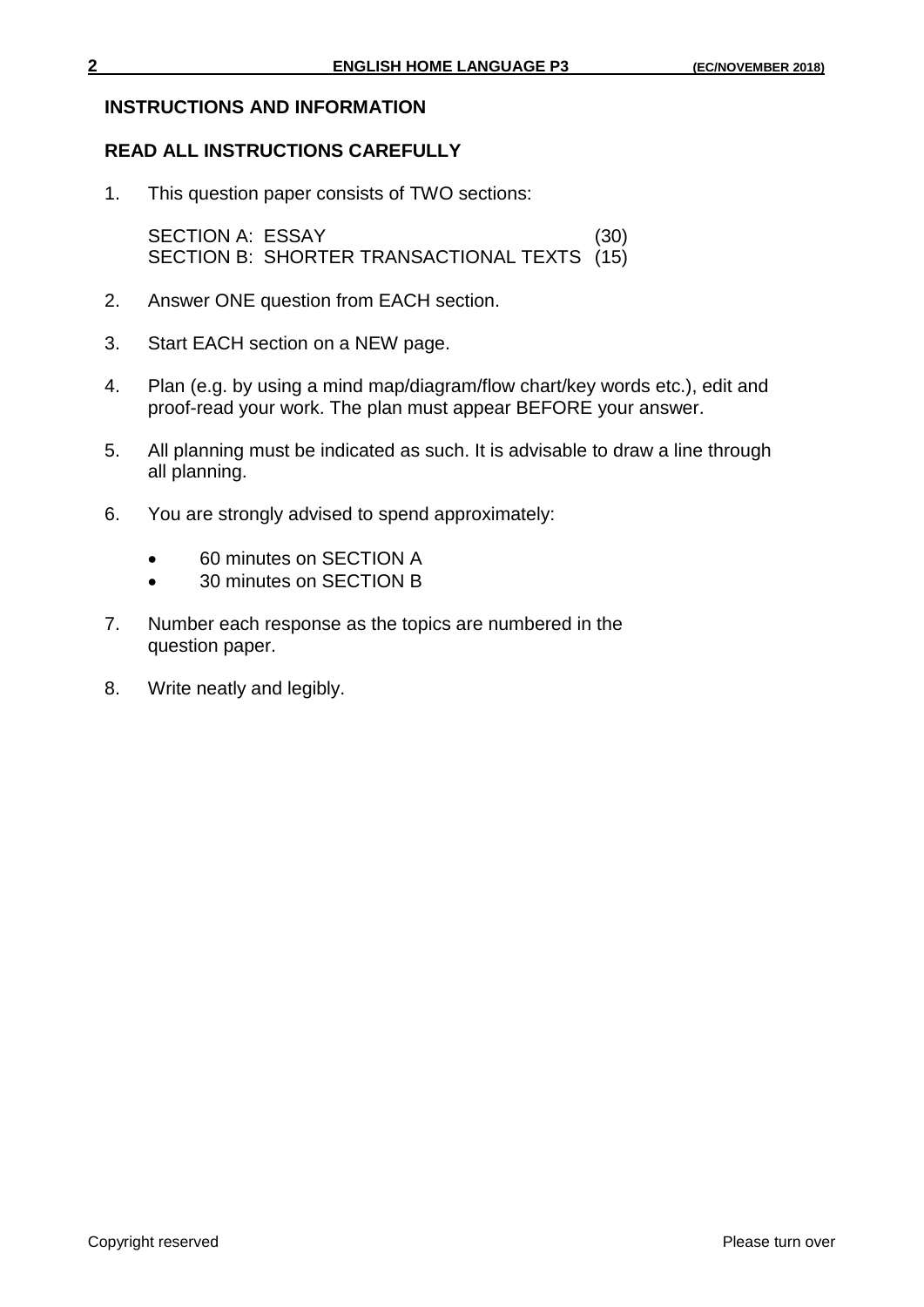#### **SECTION A: ESSAY**

### **QUESTION 1**

- Write an essay of 250–300 words on ONE of the following topics.
- Write down the NUMBER and TITLE/HEADING of your essay.
- 1.1 I really do not understand his attitude at the moment. **[30]**

#### **OR**

1.2 I am the shoe of a celebrity and this is my story … **[30]**

#### **OR**

1.3 We were playing and relaxing, as we normally do on Sunday afternoons. What happened next, was beyond my wildest dreams …

#### **OR**

1.4 The pictures below may evoke an emotion or feeling in you or stir your imagination.

Select ONE picture and write an essay in response. Write the question number of your choice (1.4.1, 1.4.2 or 1.4.3) and give your essay a title.

- **NOTE:** There must be a clear link between your essay and the picture you have chosen.
- 1.4.1



**[30]**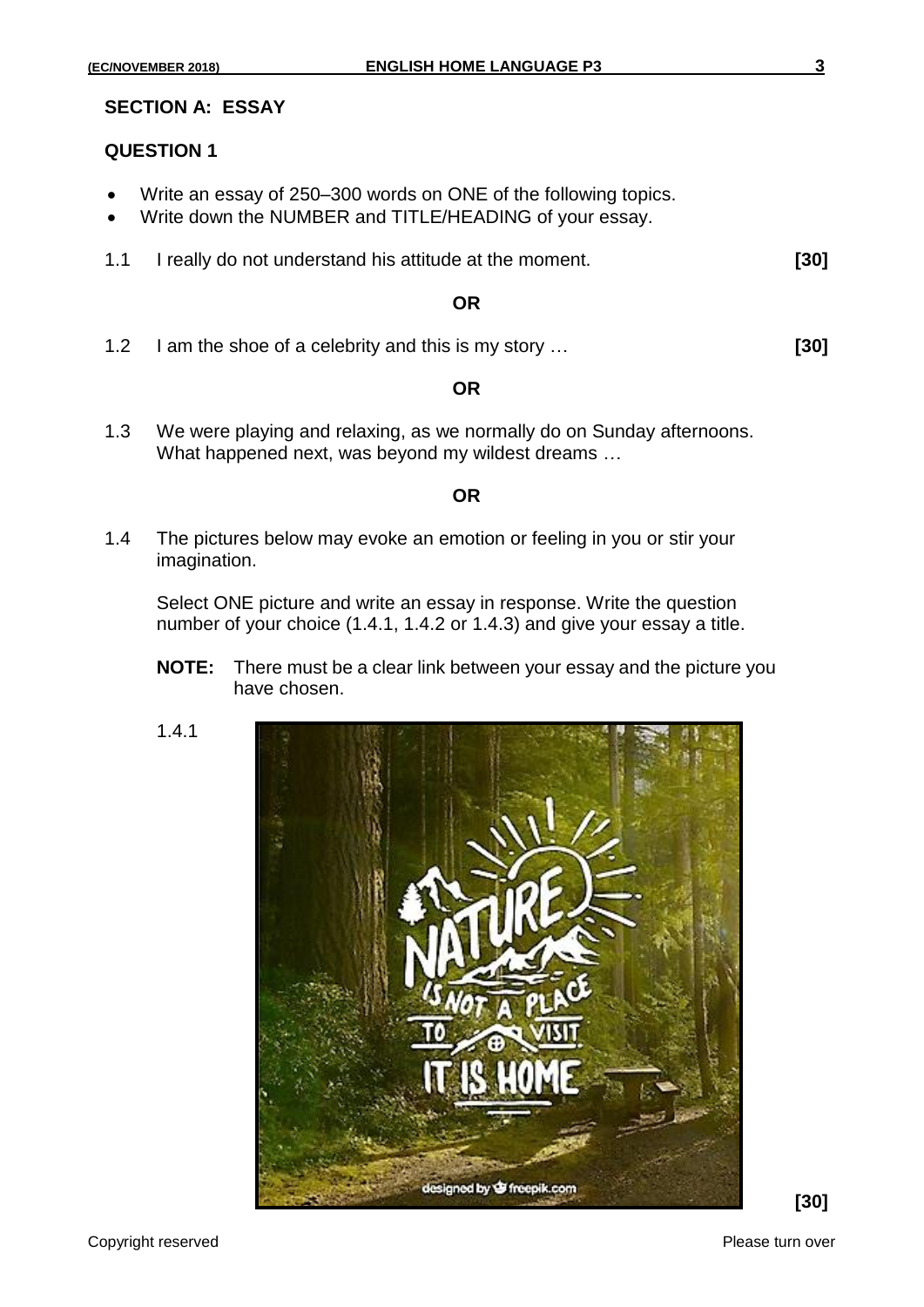1.4.2



**OR**